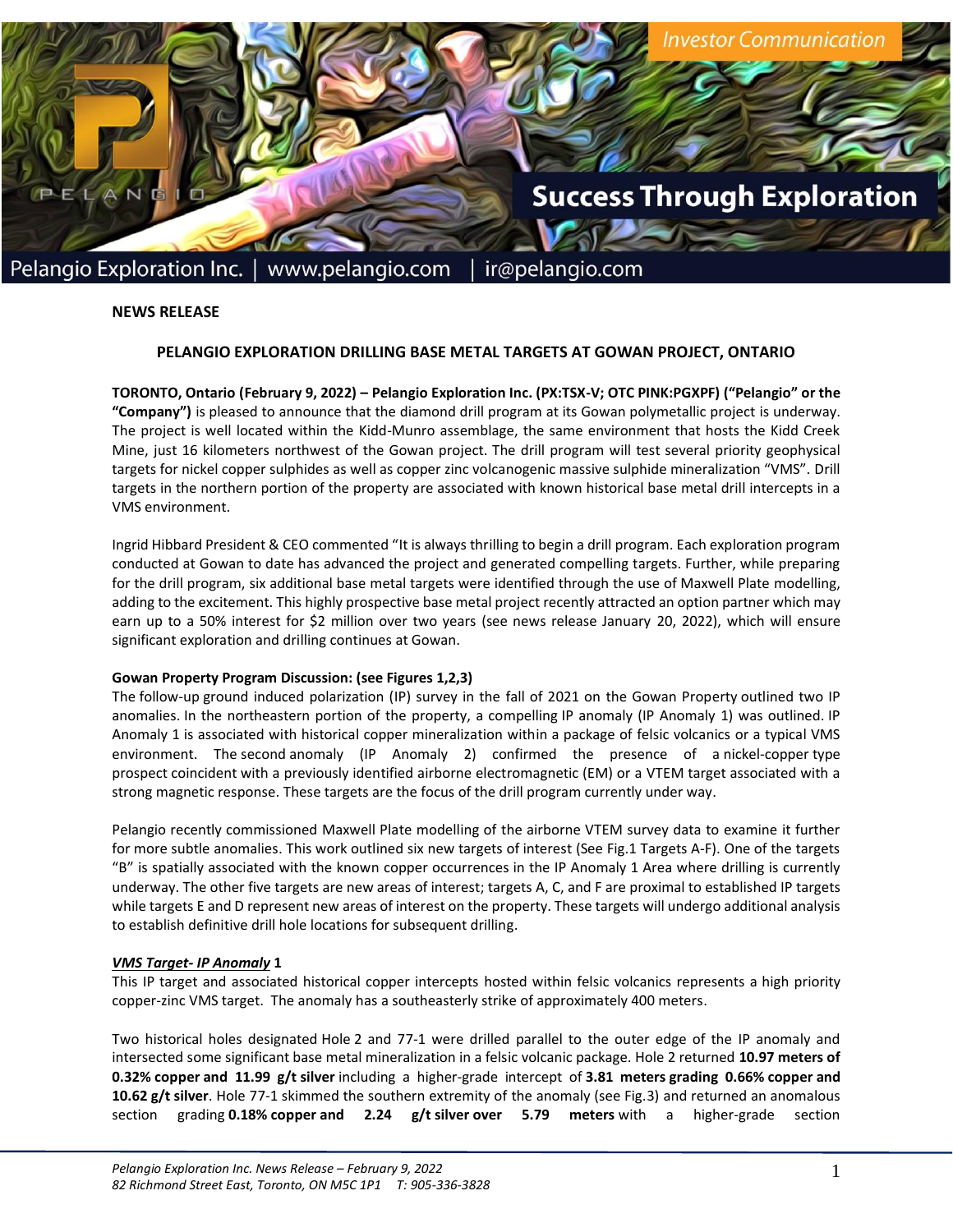assaying **0.45% copper and 4.8 g/t silver over 1.67 meters**. (References: Resident Geologist Assessment Files Timmins Ontario; Drill Reports by Alamo Petroleum and Newmont Canada).

# *Nickel Copper Type Prospect - IP Anomaly Coincident with VTEM* **- IP Anomaly 2**

The recently completed IP survey also outlined a broad, 400 meter wide IP anomaly coincident with the airborne VTEM anomaly and represents a high priority nickel-copper type prospect.

The IP anomaly was detected across all three survey lines cut across the airborne VTEM anomaly, and extends from east to west for a minimum of 270 meters and is open to the east and west. Limited proximal historical drilling on the periphery of the IP anomaly and associated magnetic data suggests that the IP anomaly is hosted in ultramafic rocks.

# **Figure 1: General Location Map**

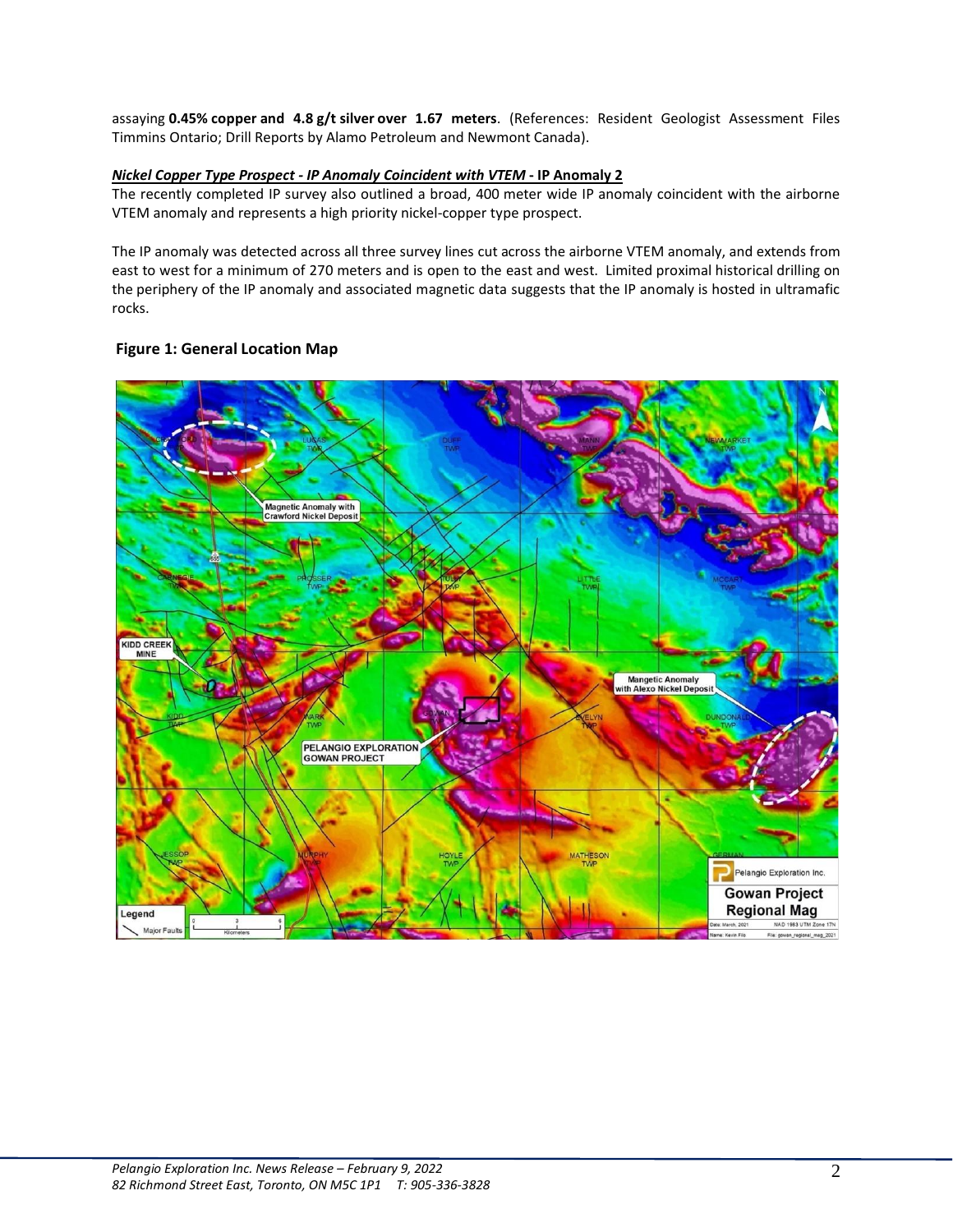

**Figure 2: Compilation Map with Historical Drilling and New Target Areas**